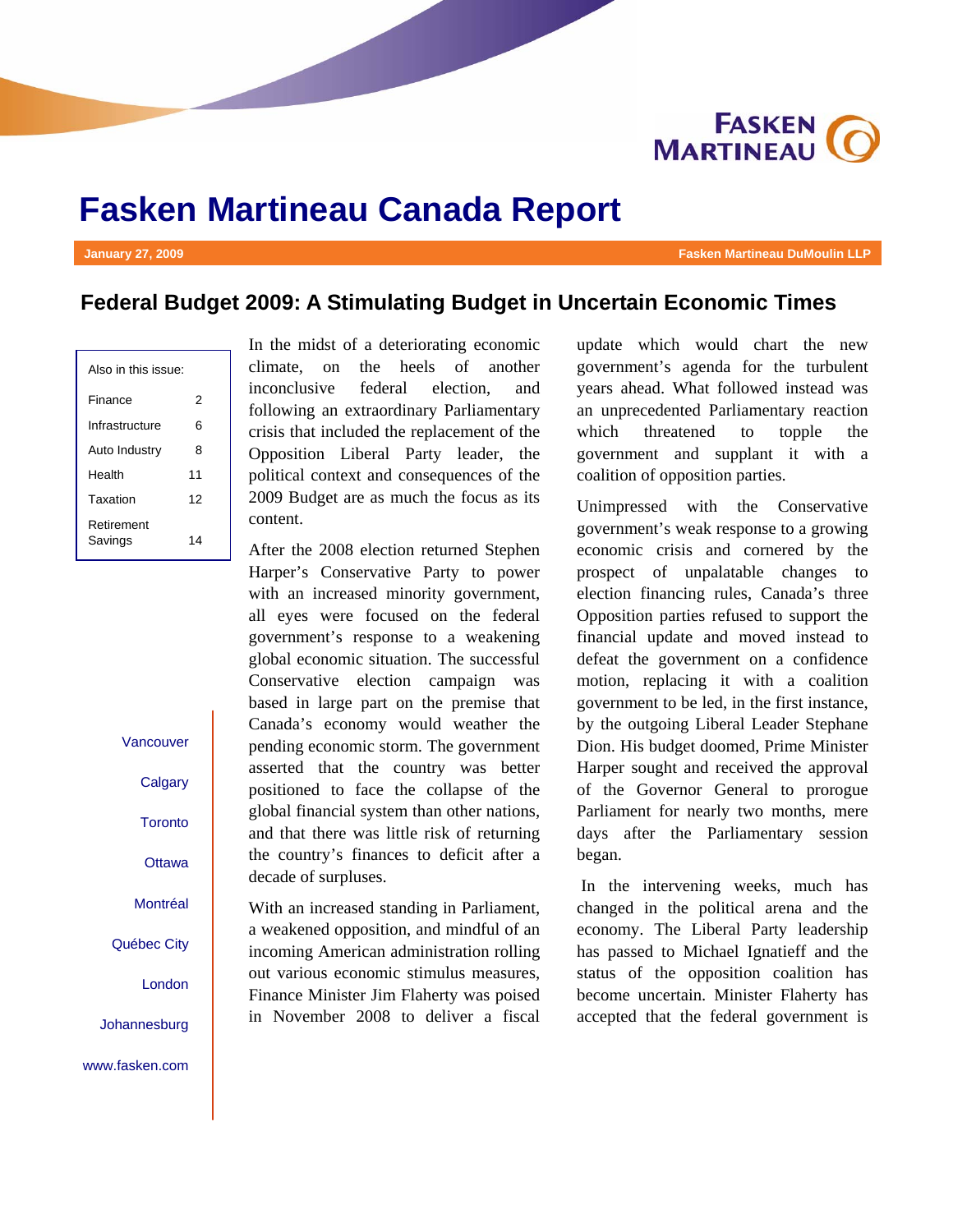is heading into deficit and has sought to redraft the budget with spending initiatives to stimulate the economy. His less confrontational budget plan reflects the reality of a minority government attempting to survive an ongoing economic downturn and the unpalatable possibility of being replaced by a coalition government, leaving the public optimistic that the government's second effort will garner enough Parliamentary support to succeed.

In the days leading up to the release of the 2009 Budget, many of the fiscal assumptions and some of the programs contained in it were made public. Most notably, after a decade of consecutive surplus budgets and in the wake of significant reductions in projected revenues, the federal government revealed that there will be a deficit of \$1.1 billion for 2008- 09, and deficits for at least the next four years: \$33.7 billion in 2009-10; \$29.8 billion in 2010-11; \$13.0 billion in 2011-12; and, \$7.3 billion in 2012-13 before the nation's finances return to a projected budgetary surplus of \$0.7 billion in 2013-14.

This unprecedented federal budget has two primary components: The Extraordinary Financing Framework to address the credit crisis and The Economic Action Plan to stimulate the Canadian economy. The Financing Framework will provide \$200 billion to correct market failures in segments of credit markets, mitigate against systemic risks and work to prevent competitive harm to Canadian firms as a result of policy decisions made by foreign governments.

The government's Economic Action Plan focuses new spending over the next two years, when it projects the economy to be at its weakest. On a cashbasis, the government's stimulus package will be just under \$40 billion. Most of the areas targeted are directly or indirectly geared towards stimulating growth and the economy, whether through Skills Transition strategies, infrastructure investment and social housing development, favourable tax

The fate of the minority Conservative government (as of this writing) now rests with Liberal leader Michael Ignatieff and the Liberal caucus. Whatever the outcome of the ensuing Parliamentary debate and confidence votes, this budget will be long remembered by students of the federal political game for the tumultuous drama which led to its inception.

## **Dan Brock**

*416 865 4513 dbrock@fasken.com* 

## **FINANCE**

#### Response to the Global Financial Crisis

The Government has proposed a number of measures to help mitigate the impacts in Canada of highly risk averse global financial markets, which have limited the availability, and increased the cost, of credit.

Some of the measures and programs proposed in the 2009 Budget seek to improve wholesale borrowing costs for institutions, which should in turn improve access to financing for Canadian businesses and consumers. The measures to improve access to credit build on earlier initiatives taken in the fall of 2008.

The Canadian financial system has fared comparatively well in part because the banking sector in Canada is better capitalized and less leveraged than those in other countries. Nonetheless, some budget measures will give the federal government additional tools to safeguard the Canadian financial system should an institution become unviable or credit markets become more unstable. Many of the proposed measures mirror steps that other G7 governments have taken in recent months to support their financial institutions.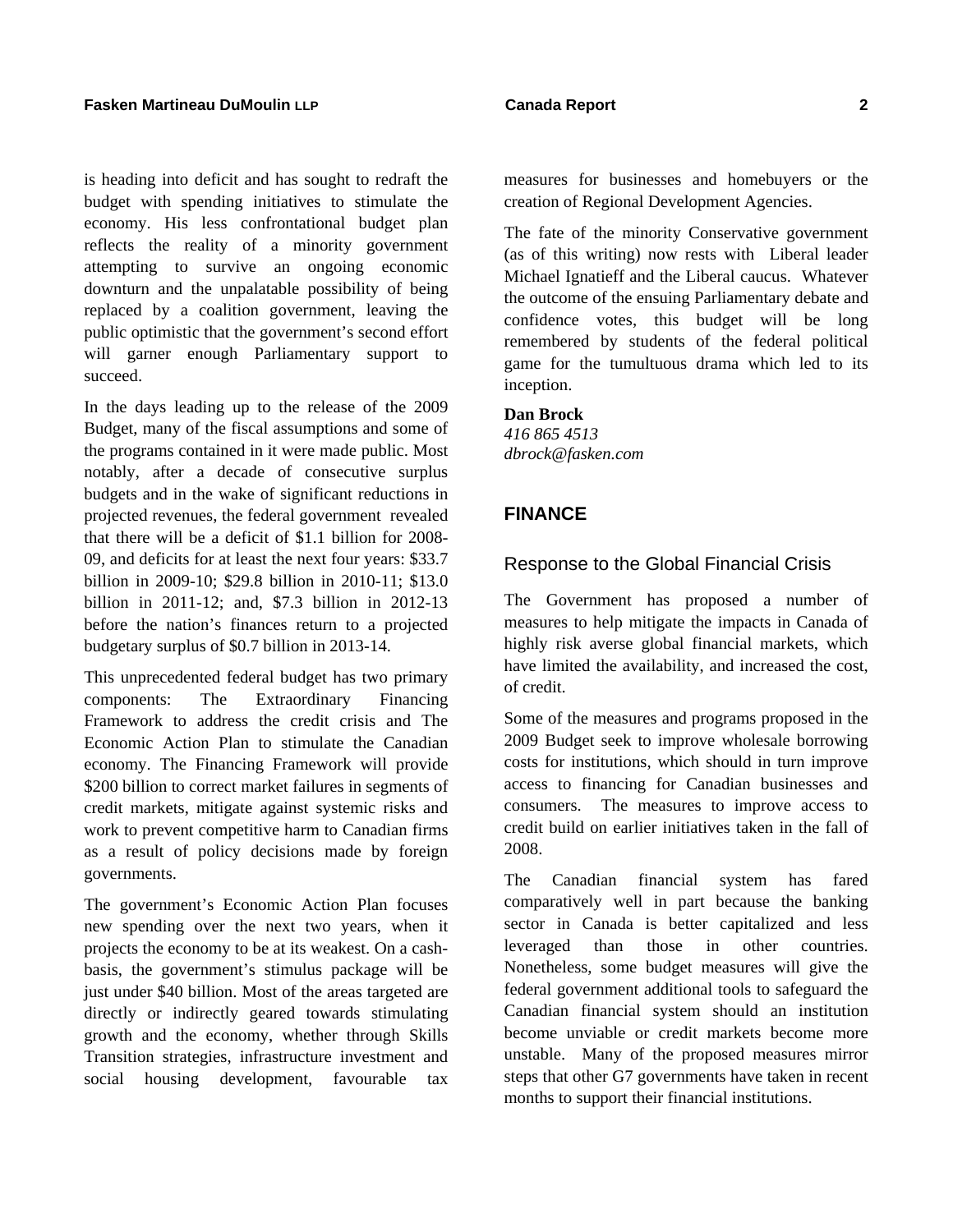## Extension of Insured Mortgage Purchase Program ("IMPP")

The Government will authorize the purchase of an additional \$50 billion in insured mortgages under the IMPP to increase liquidity for financial institutions. Under the IMPP, Canada Mortgage and Housing Corporation purchases mortgage-backed securities. The extension of the IMPP will be financed through the issuance of treasury bills and bonds. The size of the original \$25 billion program has increased to \$125 billion.

## New Flexibilities and Resources for Financial Crown Corporations

The Government will increase the authorized capital limits of Export Development Canada ("EDC") and Business Development Canada ("BDC") by \$1.5 billion each. As well, the Government will also increase EDC's contingent liability limit to \$45 billion and increase the Canada Account limit to \$20 million. EDC and BDC will use these funds to participate in the Business Credit Availability Program. The Business Credit Availability Program is a new program designed to provide additional loans and credit support to businesses through enhanced cooperation between private sector financial institutions and the financial Crown corporations. The 2009 Budget also includes a shift in EDC's mandate to allow it to assist Canadian business in areas outside of trade finance.

## Canada Small Business Financing Program

Through the Canada Small Business Financing Program, the Government guarantees 85% of loans made to small businesses under the limit. The current limit will be increased to \$350,000 and to \$500,000 for loans made to acquire real property. Institutions with a portfolio of eligible loans above \$500,000 can claim reimbursement on losses of up to 12 percent of portfolio value.

## Canadian Secured Credit Facility

In response to market disruption in the availability of consumer and business vehicle and equipment financing, the Government will create the Canadian Secured Credit Facility ("CSCF") with a funding allocation of \$12 billion. The CSCF will purchase term asset-backed securities secured by vehicle and equipment loans and leases. The CSCF financing will be provided on commercial terms and, therefore, will be expected to generate a return for the government. Federally regulated financial institutions will be eligible to sell securities to the CSCF and provincially regulated financial institutions may participate with the approval of the Minister of Finance. Unregulated firms, presumably including the automobile finance companies, will be required to establish a plan approved by the Office of the Superintendent of Financial Institutions ("OSFI"), to become federally regulated in order to participate. The Government will also engage in a consultation process with market participants on opening the vehicle and equipment leasing market to banks.

## Canadian Lenders Assurance Facility and Canadian Life Insurers Assurance Facility

The Canadian Lenders Assurance Facility ("CLAF"), which the Government announced in October 2008, provides voluntarily participating federal deposit-taking institutions with insurance on commercial terms for term debt they issue. The government guarantee, similar to what other countries are providing their banks, is intended to allow Canadian deposit-taking institutions greater access to global credit markets on competitive terms. The deadline for participating institutions to issue guaranteed debt instruments has been extended from April 30 to December 31, 2009.

The Government will create the Canadian Life Insurers Assurance Facility ("CLIAF") to permit federally regulated life insurers to participate in a debt guarantee program similar to CLAF, which will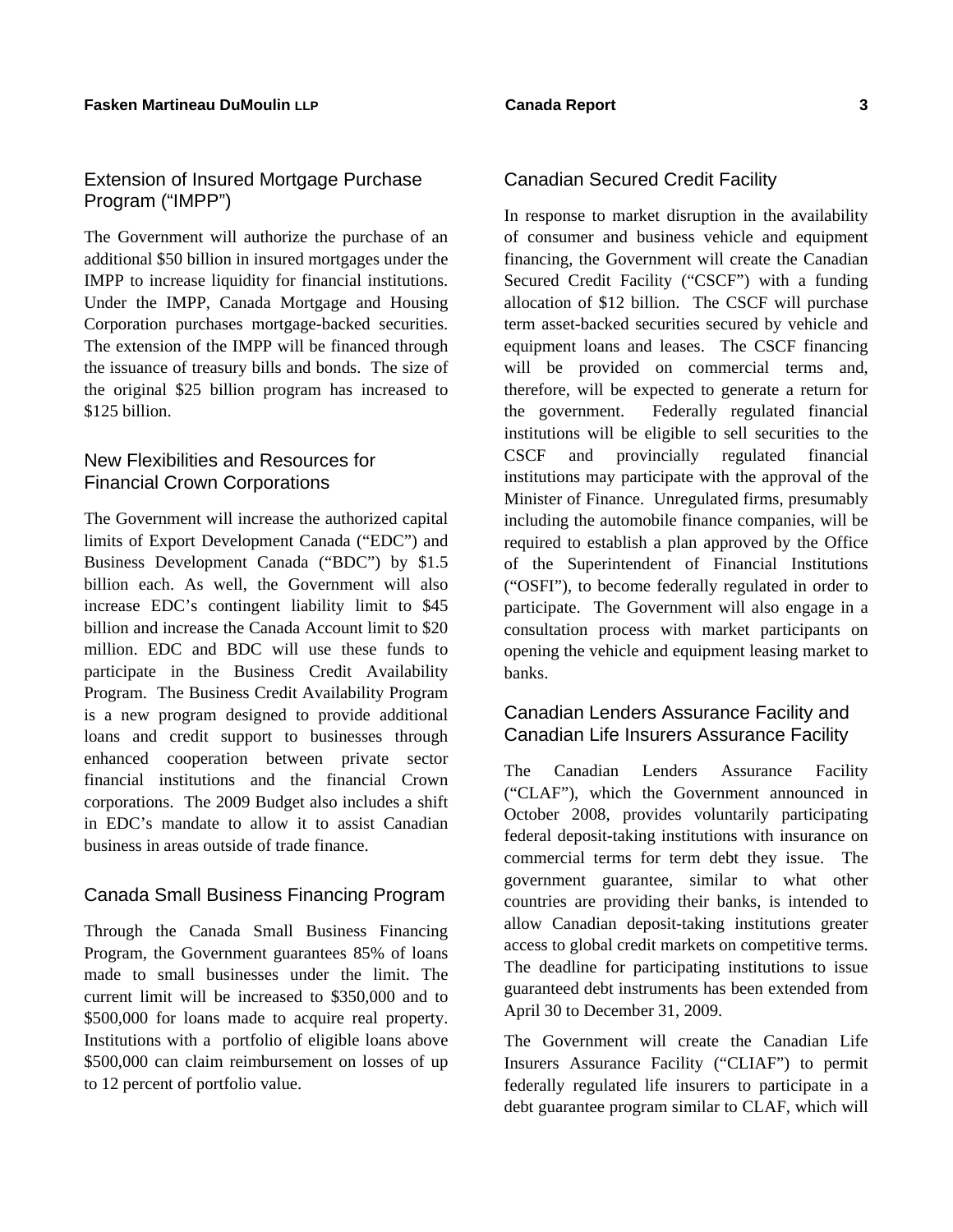permit them greater access to global credit markets. Provincially regulated life insurers will be permitted to access CLIAF on the same commercial terms with the approval of the Minister of Finance and an indemnity from the provincial governments that regulate the institutions.

## Further Safeguards for Financial Stability

The 2009 Budget contains a number of initiatives directed at providing the Government with additional tools to maintain financial stability and address problems in credit markets. The Government's intention is to create the framework for intervention in the financial system, should that prove necessary. The Government also appears to be motivated by a desire to ensure that the tools available to it are equivalent to those available to the governments of other G7 countries. While some of these tools would provide the Government with significant new powers, the 2009 Budget contains scant description about how and in what circumstances the Government would use these powers.

The 2009 Budget states that the Government will propose new authority for the Minister of Finance to enter into transactions that promote financial stability and maintain efficient and well-functioning markets. The 2009 Budget states that this will include providing loans, lines of credit, and the provision and payment of guarantees. It is not clear what the Government envisions beyond the CLAF and CLIAF facilities discussed above.

## Proposals Relating to Canada Deposit Insurance Corporation ("CDIC")

The 2009 Budget contains a number of proposals relating to CDIC. They represent what appears to be significant expansion of CDIC's role in safeguarding financial stability. It is evident that the Government now sees CDIC not simply as a deposit insurer but

The Government proposes to be able to establish a bridge institution (a new bank, trust or loan company or retail cooperative credit association) to promote financial stability if a CDIC member is no longer viable. If the U.S. and U.K. approaches are a guide to the Government's thinking then, in the event of the failure of a CDIC member, the new institution would acquire assets and liabilities, including investments and deposits, from the troubled CDIC member as a transitional measure until the new institution, or its business, could be transferred to a viable institution.

In order to provide CDIC with a broader range of options to respond to systemic risk concerns, the Government proposes to provide the authority to allow CDIC to take actions that may not result in a least-cost solution to CDIC. The 2009 Budget does not say how, or by whom, the cost of such exceptional actions would be funded.

The Government proposes to grant the Minister of Finance the power to direct CDIC to take specific action to prevent adverse effects on financial stability. This is in addition to the existing power of the Governor in Council under the Financial Administration Act to give directives to CDIC on the recommendation of the Minister.

The Government proposes that CDIC be allowed to own shares in a member institution, subject to the approval of the Minister of Finance, where that would promote the stability of the financial system in Canada. As discussed below, the Government is also proposing more generally that the Government be able to own shares in federally regulated financial institutions. Presumably, these exceptions to the prohibition on the Government or Crown corporations owing such shares will be temporary, but the 2009 Budget does not say so, nor does it say how such an initiative would be funded.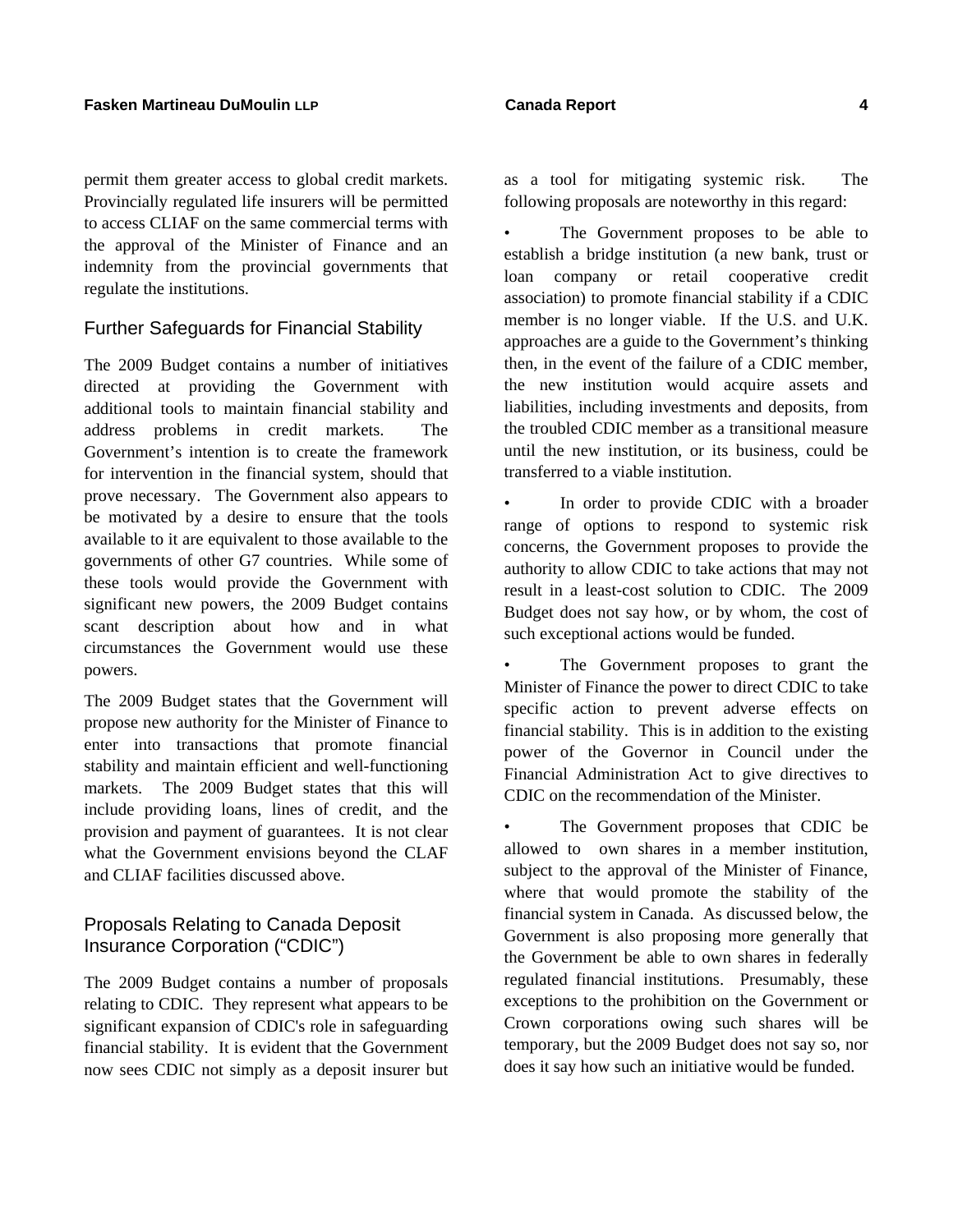#### **Fasken Martineau DuMoulin LLP Canada Report 5**

The Government also proposes the following changes relating to CDIC:

The Government proposes to increase CDIC's borrowing limit from \$6 billion to \$15 billion and to escalate this borrowing limit in the future based on further growth in insured deposits.

The Government proposes to designate deposits held in tax-free savings accounts as a category of deposits insurable by CDIC on a separate basis - that is, insuring deposits held in a TFSA separately, for up to \$100,000, in the same manner as RRSP or RRIF deposits are separately insured.

The Government proposes that CDIC be provided greater flexibility in the timing of preparatory examinations. The purpose of this presumably is to enable CDIC to examine a member institution's deposit systems at an earlier stage so that CDIC would be able to make deposit insurance payments more quickly in the event of a failure.

Government ownership of federally regulated financial institutions

The 2009 Budget states that the Government will propose an authority to allow it to inject capital into federally regulated financial institutions. Government ownership of shares of federally regulated financial institutions is currently prohibited under their governing legislation. The 2009 Budget states that this authority will only be exercised if the Minister of Finance, after consulting with the Superintendent of Financial Institutions, the Governor of the Bank of Canada and the Chair of CDIC, is of the view that this will promote the stability of Canada's financial system. Governments in other countries, most notably the U.S. and the U.K., have invested billions of dollars in their financial institutions. The Government wishes to have the power to take similar action. The 2009 Budget does not indicate what form a capital injection would take, whether the Government would attach conditions regarding how the capital is to be used or how much support would be available.

Legislation governing federally regulated financial institutions also prohibits shares in federally regulated financial institutions from being transferred or issued to foreign governments. This prohibition limits the ability of Canadian financial institutions to engage in transactions (such as acquiring assets being sold off by troubled foreign institutions) with foreign institutions in which foreign governments have an ownership stake and that involve share consideration. The 2009 Budget does not indicate that this prohibition will be removed.

### A New Canadian Securities Regulator

The 2009 Budget states that the Government intends to proceed with willing provinces and territories to create a national securities regulator. This was previously announced and comes on the heels of the release on January 12, 2009 of the final report of the Expert Panel on Securities Regulation, Creating an Advantage in Global Capital Markets, and a draft securities act.

## New Measures to Help Consumers of Financial Products

## Credit Cards and Debt Collection

The Government intends to introduce legislation that will affect financial institutions offering credit cards by requiring more disclosure, including the provision of clear and simple summary information on credit card applications and contracts. As well, institutions will be mandated to provide advance notice of changes to rates and fees. The Government intends to improve the debt collection practices of federally regulated financial institutions. The means by which the Government will pursue these objectives is unclear.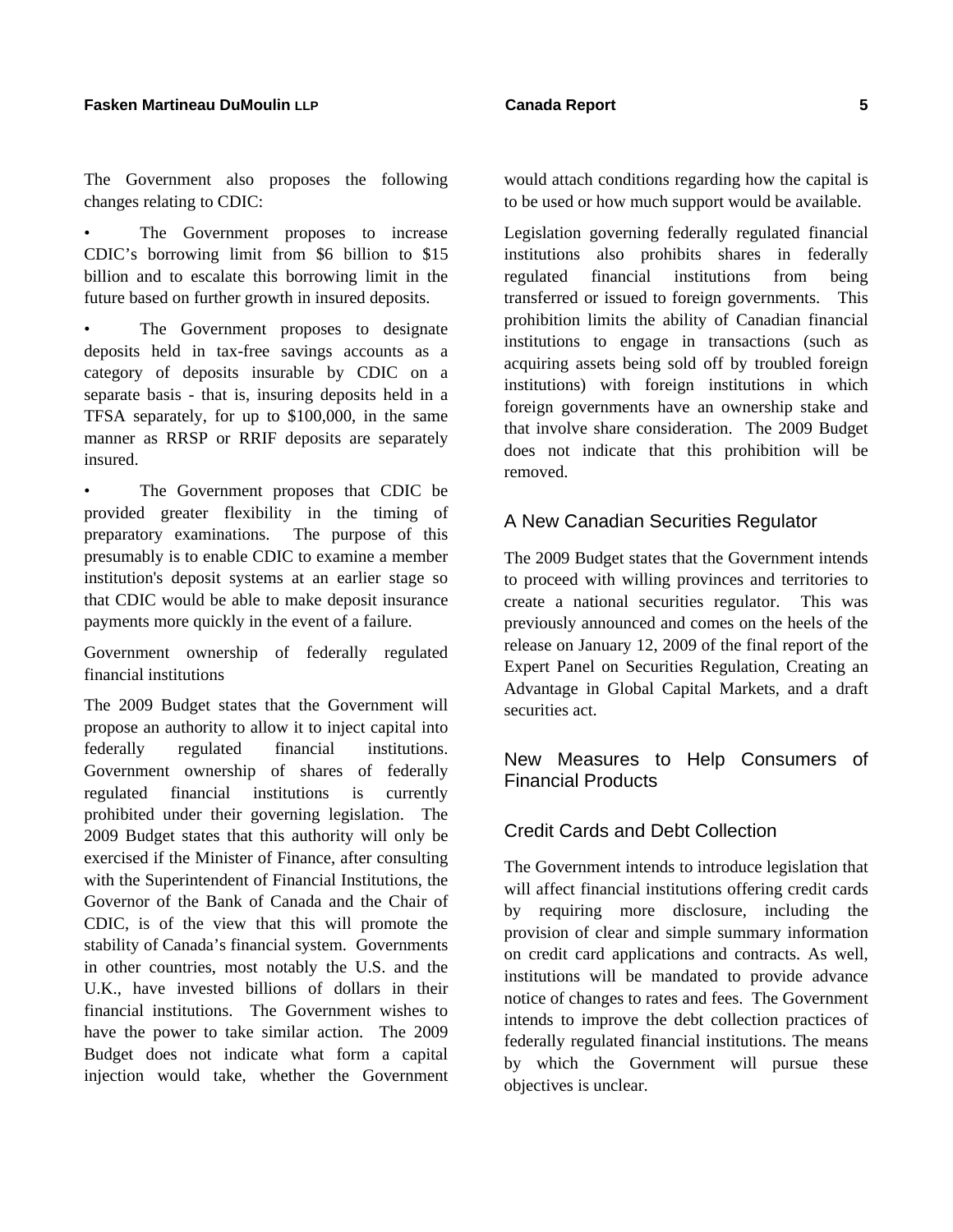## Financial Literacy

The Government will establish an independent task force, which will make recommendations to the Minister of Finance for a cohesive national strategy to improve financial literacy. This task force is to include members of the business and education sectors, volunteer organizations and academics and will be supported by a federal secretariat.

| <b>Koker Christensen</b>                    | <b>Robert Elliott</b> |
|---------------------------------------------|-----------------------|
| 416 868 3495                                | 416 865 4382          |
| kchristensen@fasken.com relliott@fasken.com |                       |

## **Jared Gordon**

*416 865 4458 jgordon@fasken.com* 

## **INFRASTRUCTURE**

In the intervening weeks between the prorogation of Parliament and today's budget, calls for short-term economic stimulus measures came from all corners. "Shovel-ready" became the catch phrase for immediate investment in projects that would drive short-term employment and material demand while producing lasting community benefits. Opposition politicians, economists, mayors and premiers were largely united in proposing an immediate boost to infrastructure spending to spur local economic activity. The federal government appears to have heeded their call.

Budget 2009 commits nearly \$12 billion to renewing infrastructure across Canada. The government's desire for an immediate impact of such spending is reflected in the limited time availability of most of these funds: the money will be distributed over the next two years when the need for economic stimulus is deemed to be greatest. Combined with a commitment to streamline approvals, and an unprecedented singling out of specific projects already under consideration, these budgetary provisions will flow funding as quickly as possible.

## Continued Collaboration with the Provinces and Municipalities

As in previous budgets, the majority of the infrastructure funding will be in partnership with other levels of government. In addition to providing local input and prioritization of projects, this partnership will leverage additional infrastructure spending from the provinces, municipalities and the private sector. Included in the federal government's commitment to fund cost-shared municipal and provincial infrastructure are the following measures:

- A \$4 billion Infrastructure Stimulus Fund which will see the federal government approve provincial and municipal project plans based on merit and readiness, and cover up to 50% of the costs. This fund is structured to flow all of its funding for construction in 2009 and 2010.
- A five-year, \$1 billion Green Infrastructure Fund to support projects related to such things as sustainable energy.
- A two-year, \$500 million fund to build and renew community recreation facilities, including sports fields, hockey rinks and swimming pools in smaller communities.
- A \$25 million national initiative to create, upgrade and sustain snowmobile and all-terrain vehicle trails.
- A \$60 million targeted two-year fund to support cultural infrastructure such as local theatres, community museums and libraries.

• An acceleration of \$1 billion under the Provincial/Territorial Base Funding Initiative over two years, for infrastructure projects which are ready to commence. Payments originally planned under this program for the fiscal years 2011-12 through 2013-14 will be made in 2009-10 and 2010-11 to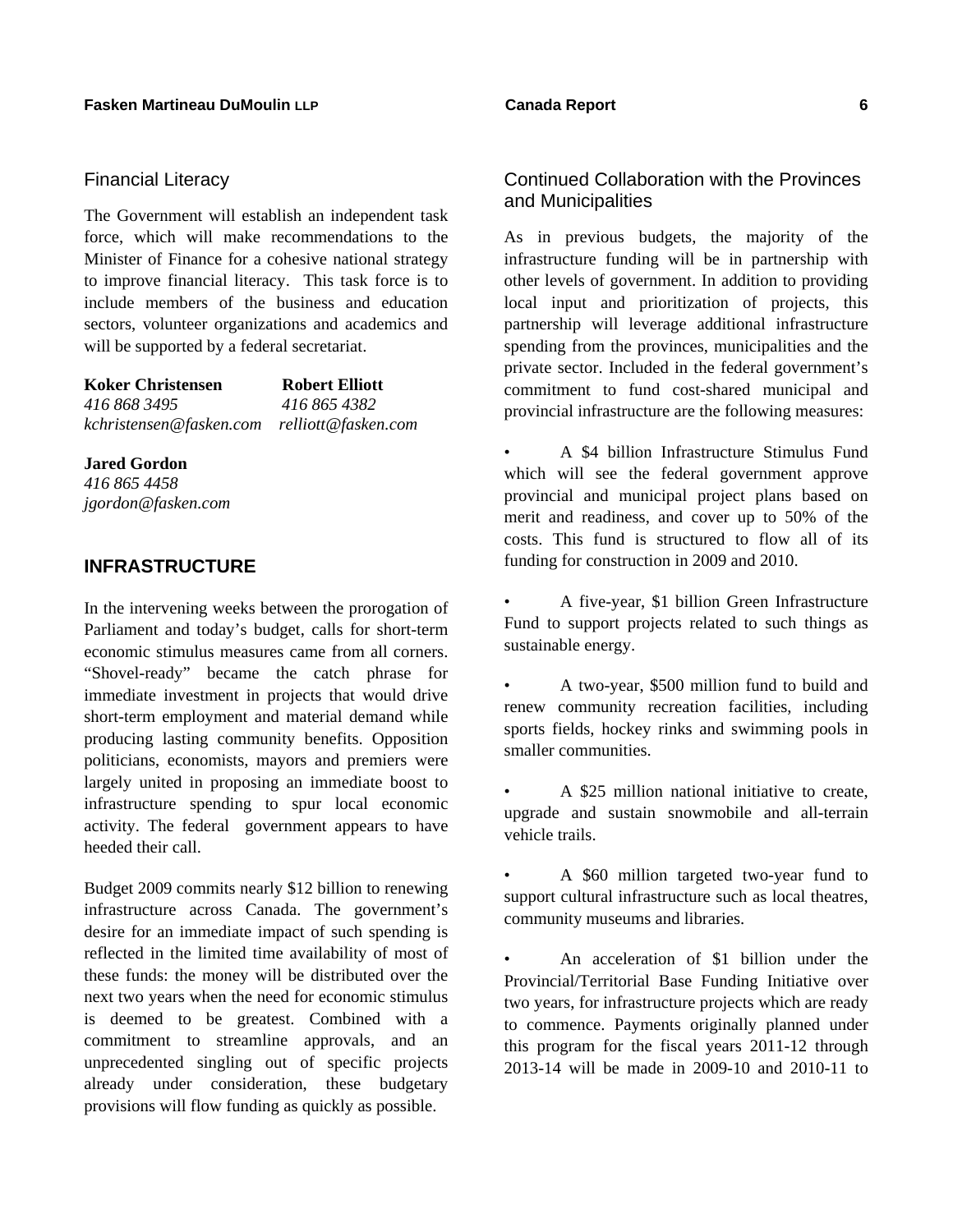those provinces and territories that can demonstrate the ability to put these funds to work quickly.

The federal government has also announced a twoyear, \$515 million investment to fund First Nations infrastructure projects, on a cost-shared basis, with the federal government providing up to 50% of the cost. This program will focus on infrastructure related to schools, water, and critical community services, in partnership with municipalities or community groups.

### Federal Infrastructure Investment

Budget 2009 lists numerous federal public infrastructure projects slated for investment and renewal, including an expanded VIA rail service in the Toronto-Montreal corridor, at a cost of \$407 million; the allocation of \$212 million for renewing the Champlain Bridge in Montreal; and \$130 million to twin a section of the Trans-Canada Highway through Banff National Park. Other projects include smaller First Nations railways, bridges at U.S. border crossings, federal bridges, small craft harbors, remediation of federal contaminated sites and the restoration of numerous federally-owned buildings.

The Budget commits \$2 billion to address deferred maintenance at Canadian universities, colleges and training centres, and identifies a number of large scale investments in specific research facilities and laboratories. It provides \$150 million in new funds to the Canada Foundation for Innovation to support leading edge research infrastructure, and an additional \$600 million to support future Foundation activities in areas consistent with its mandate.

Other highlighted federal infrastructure spending will include:

\$250 million invested over the next two years to accelerate a Treasury Board-managed process to address deferred maintenance at federal laboratories.

- \$500 million committed to continue the work of the Canada Health Infoway, with a goal of having 50 per cent of Canadians with an electronic health record by 2011.
- \$282 million spent over two years for aviation security, including measures to improve operations of the Canada Air Transportation Security Agency and the implementation of a new passenger assessment system.
- A further \$225 million over three years through Industry Canada to expand broadband coverage to all rural communities which do not currently have broadband internet access.

• Consistent with its northern strategy, \$2 million to study the feasibility of a High Arctic Research station, and up to \$85 million to upgrade key existing Arctic research facilities.

The federal government has committed to streamlining its regulatory process, and expediting its approval process in order to encourage many of these municipal and provincial infrastructure projects to start in the coming construction season. It has set as a goal the shortening of approval processes by as much as 12 months. Regulatory efficiencies will be achieved through amendments to the Navigable Waters Act, and the Fisheries Act. The government appears poised to curtail current regulatory requirements for projects normally subject to review under the Canadian Environmental Assessment Act.

Despite their commitment to expediting approval, some constitutional and jurisdictional questions remain. The Budget makes specific reference to the government's commitment to its legal obligation to consult and accommodate with respect to Aboriginal rights and title. This is a challenging proposition, given the government's desired timelines. Furthermore, it remains to be seen how the government will set into action its Budget commitment to require only one level of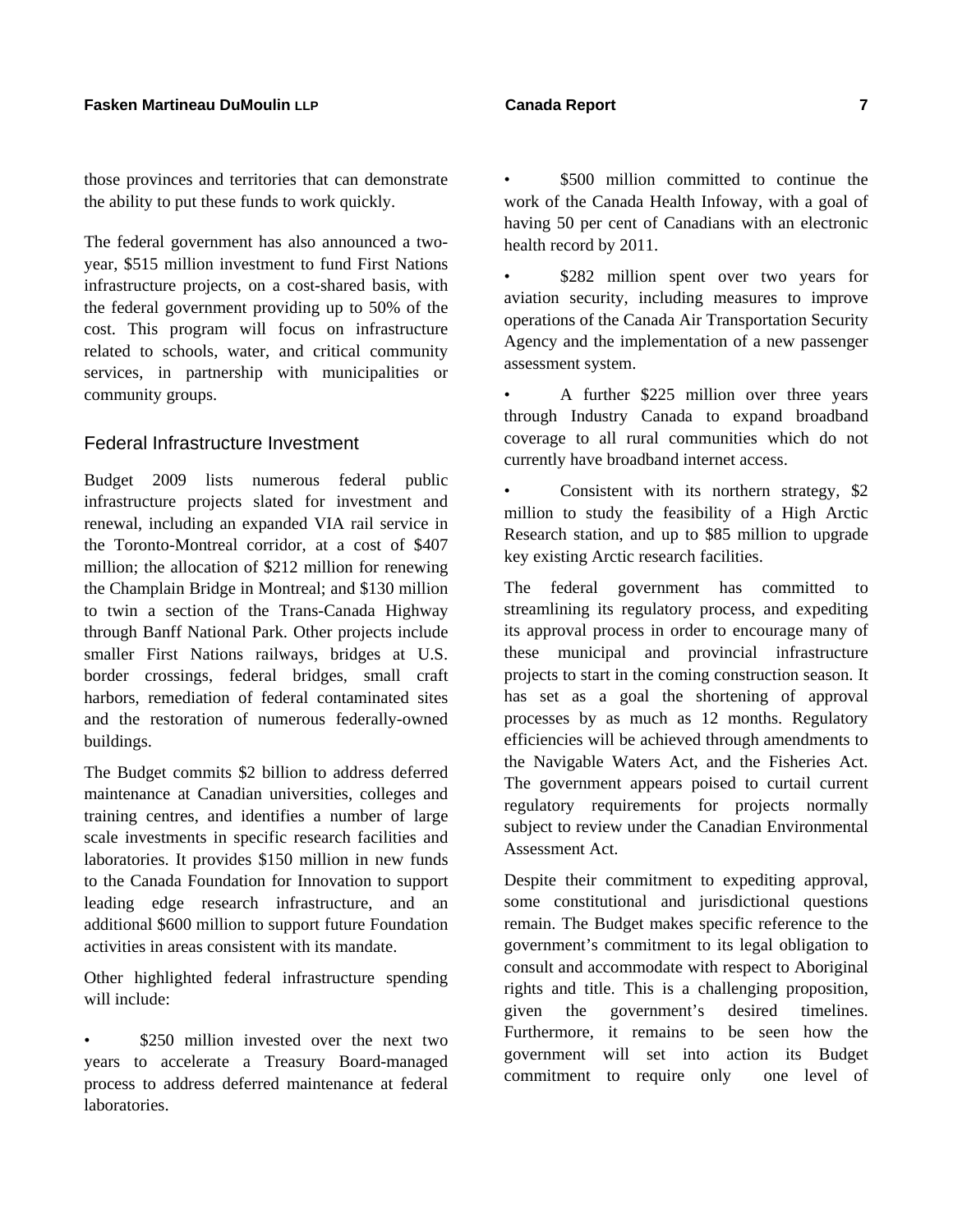government to perform environmental assessments where two are currently required.

### Housing Construction

Budget 2009 will provide immediate investment in much-needed social housing across Canada.

It contains a one-time, \$1 billion investment over two years to address renovation and energy retrofits in social housing across the country. The funding will flow from the Canada Mortgage and Housing Corporation (CMHC) on a 50-50 cost shared basis with the provinces.

Under the Affordable Housing Initiative, the Budget provides an additional \$400 million over two years targeted toward the construction of housing units for low-income seniors and \$75 million over two years targeted to housing units for persons with disabilities to be cost-shared with the provinces and territories. Other measures include:

\$400 million over two years to support onreserve housing for First Nations, with funding to flow from CMHC and Indian and Northern Affairs Canada.

• A further investment in social housing in the North will be funded through CMHC, with \$50 million each for the Yukon and Northwest Territories and \$100 million for Nunavut.

In addition, the federal government will make \$2 billion available in direct, low-cost loans to municipalities through CMHC. These loans can be used by municipal governments to fund their contribution for cost-shared federal infrastructure projects.

Beyond the commitment to public infrastructure, a temporary Home Renovation Tax Credit has been introduced to provide tax relief for home renovation costs, in hopes of spurring demand for building labour and materials, and encouraging homeowners to invest in their property. Families will be entitled to a 15% non-refundable tax credit on qualifying

expenditures between \$1,000 and \$10,000 for a maximum credit of \$1,350.

Budget 2009 also contains measures to encourage home ownership, and to stimulate new home construction. The Home Buyers' Plan withdrawal limit will be increased for the first time since 1992 from \$20,000 to \$25,000. This is the amount that can be withdrawn from an RRSP to purchase a home without being included as income, and must be repaid within fifteen years.

The budget also calls for the creation of a first-time home buyers' non-refundable tax credit of \$5000 for eligible costs associated with the purchase of a new home, or for the benefit of an individual eligible for the Disability Tax Credit for the purchase of a more accessible home,

"Shovel ready" infrastructure investment was perhaps the most popular and most widely accepted form of stimulus proposed by economists and politicians alike. Budget 2009 appears to deliver it in spades. In the midst of an unpredictable political context, the political nature and necessity of this significant short-term infrastructure spending is obvious. In addition to leveraging economic commitments from municipal and provincial partners, it will likely leverage the requisite political support of these same leaders, something the governing Conservatives will likely need should the government's economic plan be unsatisfactory to the Opposition.

| <b>Tom Barlow</b>  | <b>Sean Morley</b> |
|--------------------|--------------------|
| 416 868 3403       | 416 865 4362       |
| tbarlow@fasken.com | smorley@fasken.com |

## **AUTO INDUSTRY**

One of the sectors hardest hit by the global economic crisis is the auto industry. As sources of financing evaporated and credit markets froze, many automobile manufacturers, some of which were already highly leveraged, found themselves in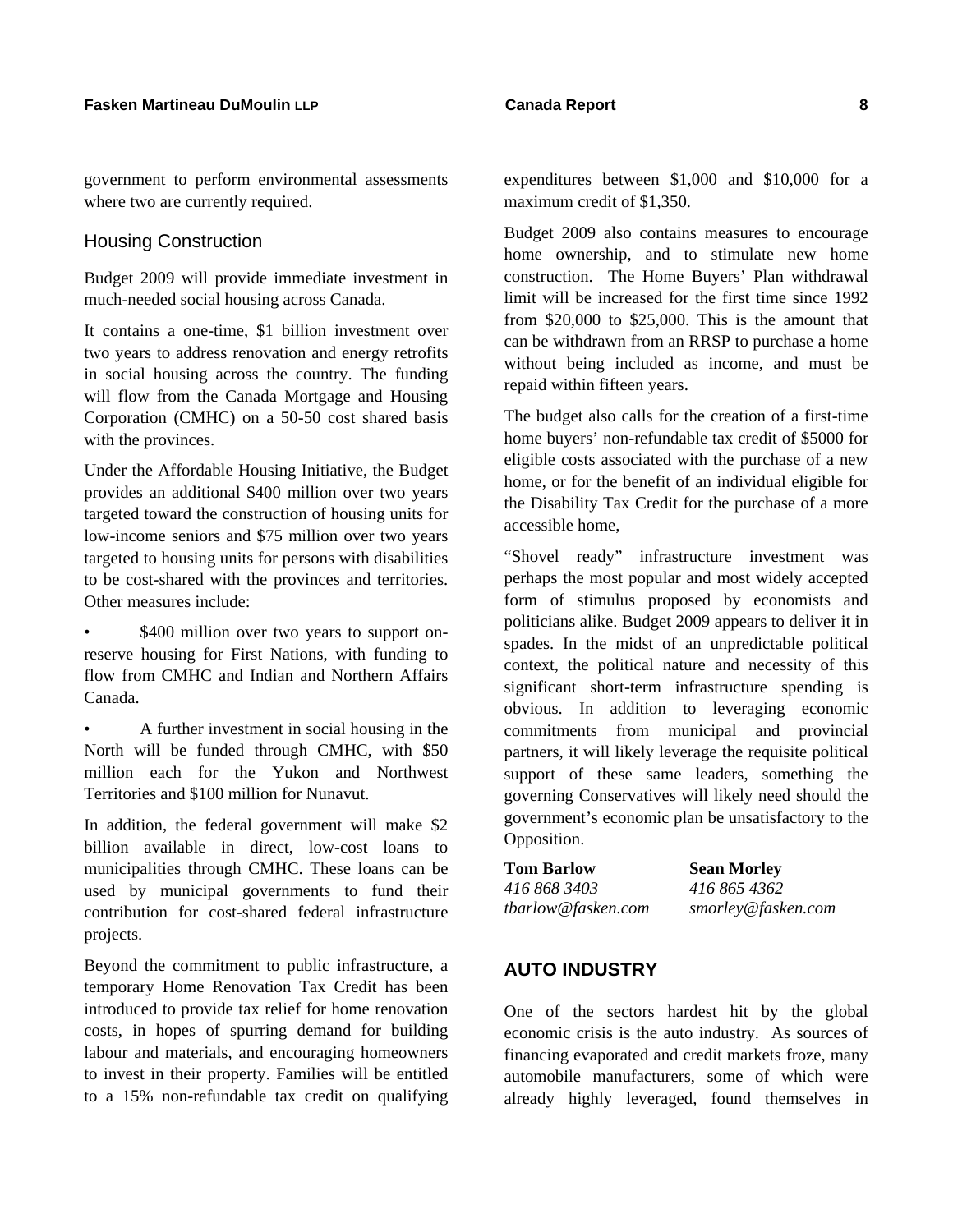significant financial difficulties. The U.S. automotive industry, in particular, was especially hard hit by the global downturn. General Motors and Chrysler, fearing insolvency, aggressively lobbied both the Canadian and U.S. governments in a highly publicised series of events for an emergency bail-out package commencing in late 2008. The other member of the Detroit "Big 3", Ford, did not request emergency government loans despite sales for its light trucks dropping 18% in 2008.

This is not to say, however, that the only players impacted by the global financial recession are GM, Chrysler and Ford. Japanese, European and Korean automobile manufacturers and auto parts suppliers and dealers, regardless of affiliation, have all been impacted by the financial downturn. For example, in January, 2009, Toyota Motor Corp., in response to the dramatic rise in the value of the yen, was forced to lay off thousands of its contract workers in Japan and, in fact, forecasted its first-ever annual operating loss for 2009.

Regardless, in advance of the 2009 Budget announcement, with over 219,000 Canadians employed in the automobile sector and automobile parts industries, many pundits agreed that swift and decisive attention by the federal government was necessary.

## Recent Automotive Initiatives and the 2009 Budget

The 2009 Budget did not provide for specific initiatives relating to the automotive sector except for the Canadian Secured Credit Facility discussed below. It summarizes other initiatives that have recently been announced and states that the Minister of Industry, Tony Clement, will develop a further strategy to be announced as noted below.

## The Bailout of Chrysler and GM

As announced on December 20, 2007, the federal government reaffirmed its pledge to provide up to \$2,700,000,000 as support for GM and Chrysler; such amounts to be made available in conjunction with the \$1,300,000,000 pledged by the Ontario government as part of a \$4,000,000,000 aid package (the "Aid Package"). However, at the time of publishing, these funds, although available, have yet to be drawn on by either GM or Chrysler.

It is a term of the Aid Package being made available that each of GM and Chrysler are to provide the federal and Ontario governments with a comprehensive restructuring plan by February 20, 2009. Part of the reason for the choice of this date is likely attributable to the various conditions attached to the Aid Package required by the federal and provincial government. As described by Industry Minister Tony Clement in December of 2008, the Aid Package is contingent on the automobile manufacturers working together with parts suppliers and unions to create a long term viable solution. As such, it is a condition of the Aid Package that either company seeking to draw down on the funds must reduce its labour costs to a level competitive with the U.S. operations of Japanese automobile makers. This condition, in particular, remains unresolved and subject of much discussion.

Furthermore, and perhaps more importantly, GM and Chrysler are also in the process of negotiating the terms of the U.S. government's massive \$17,400,000,000 bailout, which may also explain the inability to finalize the terms and conditions of the Aid Package.

## Automotive Parts Suppliers

Automotive Parts Suppliers (the "Suppliers") have been significantly impacted by the concurrent freezing of credit markets and downturn in the automotive industry. In advance of the 2009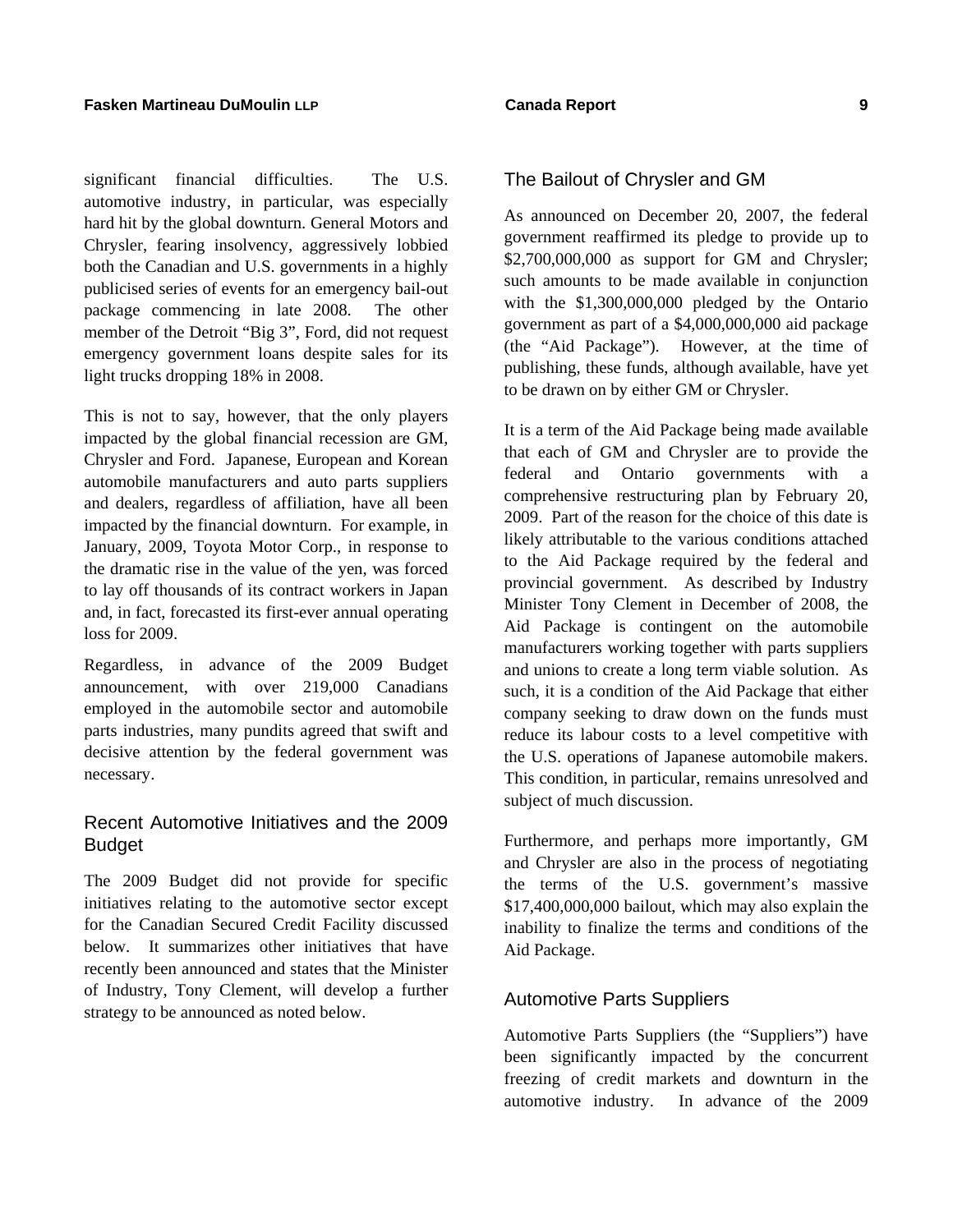Budget, Gerry Fedchun, head of the Automotive Parts Manufacturers Association, explained that bankruptcies and insolvencies were a serious concern unless the ongoing issue of access to funding was resolved in a timely manner. Not surprisingly, the federal government has focused resources to ameliorating the credit crunch and easing financing restrictions.

The federal government has developed programs which will provide assistance to Suppliers. First, as announced on January 19, 2009, the federal government has agreed to provide \$350,000,000 in investment funding to the Business Development Bank of Canada (the "BDC"), which will enable the BDC to offer up to \$1,500,000,000 in new financing for small and medium sized businesses. As explained by Industry Minister Tony Clement in announcing the initiative, these investment funds will be used to support those businesses affected by the financial crisis and, in particular, Suppliers that may be suffering due to the reduced demand for new vehicles. The funding will provide for a \$250,000,000 capital investment to increase the BDC's term lending abilities and a further \$100,000,000 to top up lines of credit for small and medium sized businesses.

Second, the federal government recently announced that it will be improving Suppliers' access to credit via accounts receivable insurance to be offered by Export Development Canada (the "EDC"). By way of background, accounts receivable insurance insures a company's book of business for up to 90% of any losses incurred against commercial risks. It is the intention of the federal government that this measure will further encourage and facilitate the flow of credit and access to financing for Suppliers.

## Stimulating Spending

Prior to Chrysler and GM suspending their respective leasing programs in September of 2008, due to an insufficient amount of available financing,

leasing represented approximately 43% of new vehicle sales in Canada. For 2008, the value of Canadian new vehicle leasing fell to \$13,700,000,000 from \$18,800,000,000 the previous year. This precipitous decline was seen as a result of the collapse of the asset backed commercial paper market, which was the main source of funding for auto financing companies. In Canada, vehicle financing is made primarily through the following companies: GMAC, Ford Credit, Chrysler Credit, Toyota Motor Credit and Honda Credit.

Although details remain forthcoming, the 2009 Budget announced the creation of a \$12,000,000,000 Canadian Secured Credit Facility (the "CSCF"). It is intended that this credit facility encourage access to credit for Canadians and, thereby, enabling consumers to purchase and lease new vehicles.

As described in the 2009 Budget, the CSCF will allocate up to \$12,000,000,000 to purchase term asset-backed securities that are secured by loans and leases on vehicles and equipment. Federally regulated financial institutions will be eligible to sell into the facility and provincially regulated financial institutions may be eligible on the approval of the Minister of Finance.

Discussion remains ongoing as to whether additional legislative and regulatory amendments will be necessary to provide for the leasing of depreciable assets by federally regulated financial institutions. Currently, Canadian banks are forbidden from holding depreciating assets such as automobiles, although banks are permitted to offer lease financing and administration. It should be noted that banks in the U.S. are permitted to hold depreciating assets, however some commentators have suggested that the involvement of banks in this industry exacerbated the banking crisis in the U.S. as individuals became unable to service their loans.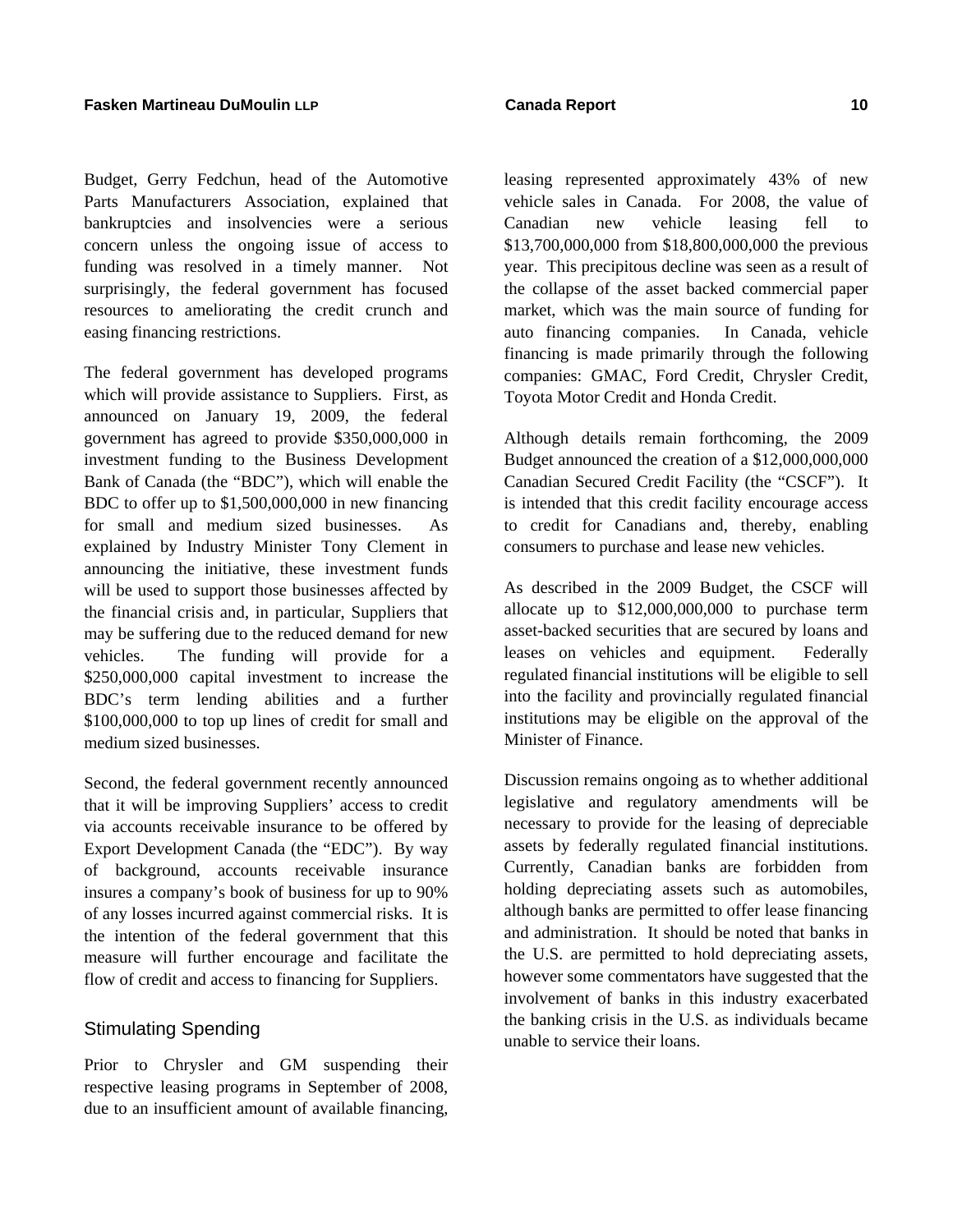## One More Surprise?

The 2009 Budget also suggests that the measures, as described above, are not the extent of the support programs to be made available to the automobile industry. Sometime in the coming months Industry Minister Tony Clement will announce a broader strategy dealing with the state of the Canadian automotive industry, which will be based on a defined set of principles. The 2009 Budget describes the guiding principles behind this yet to be published strategy as the following:

1. Long-term planning: Strategic investment in specific technologies/areas of the automotive industry in which Canada may have a competitive advantage in the future;

2. Protecting taxpayers: Ensuring government lending related to the automotive industry is sufficiently secured;

3. Maintaining a business analysis: Encouraging private sector lenders and participants to assist the automotive industry's reform process and ensure its sustainability;

4. Broad range of support: Support will be available for Canadian based assemblers, Suppliers and, also, for those contemplating a Canadian investment;

5. Recognizing the global economy: Consideration will paid to the global nature of the automotive industry and Canada's role therein; and

6. Engage all stakeholders: The federal government will not unilaterally support the automotive industry, all interested parties, for example the province of Ontario, will be expected to assist in the restructuring of the automotive industry.

However, with the inauguration of Barack Obama complete and his staff now able to fully concentrate on the U.S. domestic auto sector crisis, it would

seem likely that any further announcement from the Canadian federal government will only be made subsequent to, or in tandem with, any U.S. statements on this issue.

**Peter Armstrong Mark Stinson** *416 868 3454 416 868 3444* 

*parmstrong@fasken.com mstinson@fasken.com*

## **HEALTH**

Health spending in the 2009 Budget focuses on three areas: health infrastructure, health technology and aboriginal health. The total envelope for health spending across these three priority areas is almost \$2 billion over two years.

## Health Infrastructure

The 2009 Budget identifies and targets a number of large scale investments in specific research facilities and laboratories, such as Canada Food Inspection Agency laboratories in Quebec and Nova Scotia and Health Canada's regional laboratory in Manitoba. Through the Canada Foundation for Innovation, \$150 million in new funds will be provided to support leading edge research infrastructure, and \$600 million for future Foundation activities in areas consistent with its mandate. A further \$250 million will also be invested over the next two years to accelerate a Treasury Board-managed process to address deferred maintenance at federal laboratories.

## Canada Health Infoway

Infoway is a not-for-profit organization that collaborates with the provinces and territories, health care providers and technology solution providers to accelerate the use of electronic health records (EHRs) in Canada. Together, these funders and providers are contributing to the development of a network of EHR systems, enabling efficient communication between health care professionals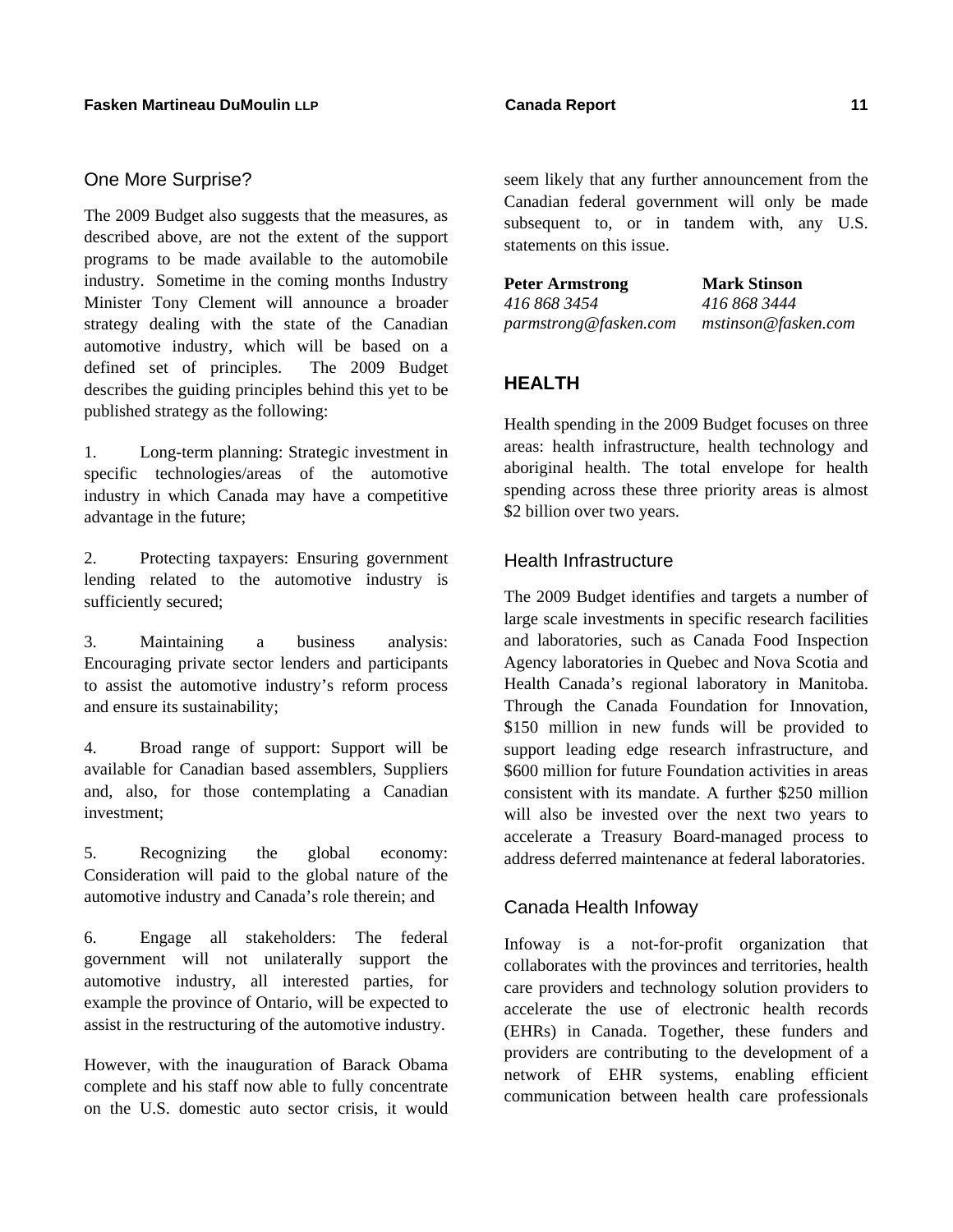with the goal of reducing wait times, advancing patient safety and creating better access to quality health care. The federal government is underscoring its ongoing commitment to the Canada Health Infoway by allocating \$500 million towards e-health development, with a goal of having 50% of Canadians with an electronic health record by 2011.

## Aboriginal Canadians

Budget 2008 provided \$147 million over two years to lay the groundwork for a strategy based on greater integration of First Nations health programs with provincial and territorial health systems. Progress has also been made in addressing systemic issues, such as ensuring that severely disabled children receive adequate health services. The federal government is seeking to continue and strengthen its partnership with Aboriginal Canadians by committing an additional \$305 million over the next two years to improve health outcomes for First Nations and Inuit people, as well as \$20 million to extend partnerships with provinces to further improve child and family services on reserves.

### **Lynne Golding**

*416 865 5166 lgolding@fasken.com* 

## **TAXATION**

### International

The 2009 Budget proposes to repeal section 18.2 of the Income Tax Act, which was scheduled to come into force in 2012. Briefly, section 18.2 restricted the deductibility of interest in certain cases where a Canadian corporation used borrowed funds to finance a foreign affiliate and a second deduction for that interest is available in the foreign jurisdiction (i.e. double-dip financing). The proposed repeal is stated to be in response to the report of the Advisory Panel on Canada's System of International Taxation

of the potentially negative impact of section 18.2 on foreign investment by Canadian companies. By originally enacting section 18.2, Canada was taking the lead in eliminating double-dip financing. However, section 18.2 has the potential for putting Canadian companies at a competitive disadvantage. Therefore the repeal of section 18.2 will be welcomed by the Canadian business community.

The government is continuing to review the existing proposals regarding non-resident trusts, foreign investment entities and foreign affiliates.

### **Business**

With the goal of providing tax relief to small business, the 2009 Budget proposed to increase the annual amount of active business income of a Canadian-controlled private corporation eligible for the reduced corporate tax rate from \$400,000 to \$500,000, effective January 1, 2009. This increase will be pro-rated for corporations with taxation years that do not coincide with the calendar year.

The 2009 Budget proposes the extension of the 50% straight-line accelerated capital cost allowance (CCA) for manufacturing and processing equipment acquired in 2010 and 2011. The "half-year rule," which ordinarily restricts CCA which can be claimed in the year an acquired asset is first available for use, will apply to such manufacturing and processing equipment. As well the 2009 Budget proposes to introduce a temporary 100% CCA rate for eligible computer equipment (including systems software) acquired after January 27, 2009 and before February 2011. The "half-year rule" will not apply to eligible computer equipment subject to the 100% CCA rate.

In addition, the 2009 Budget proposes the extension of the Mineral Exploration Tax Credit (i.e. 15% of specified mineral exploration expenses incurred in Canada and renounced to flow-through share investors) for one year.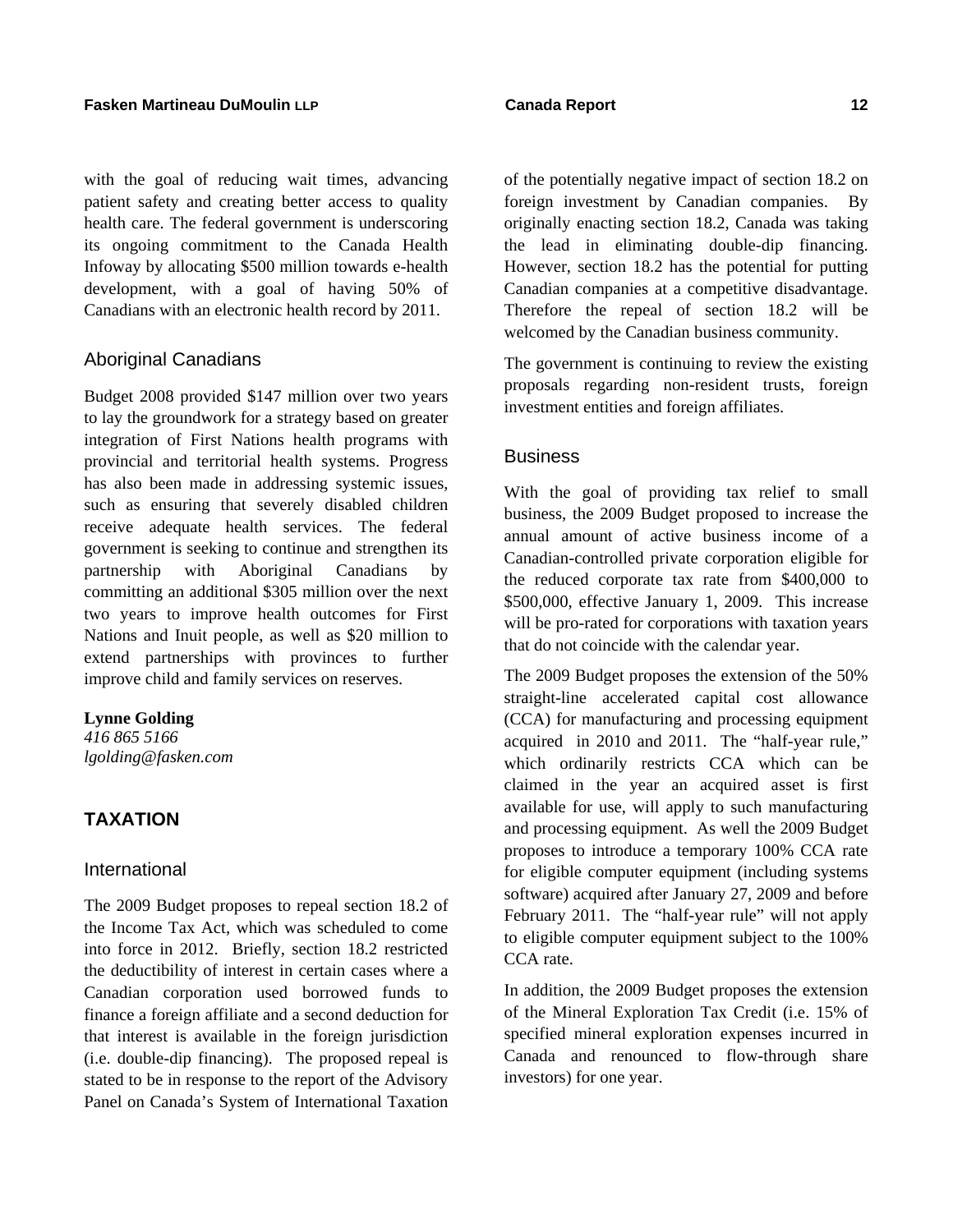## Personal

The 2009 Budget also introduces measures intended to provide tax relief for lower and middle income families. The personal tax measures proposed included an increase of 7.5% in the basic personal amount, the spousal and common-law partner amount and the eligible dependant amount, effective 2009. As well, an increase in the upper limit of the first and second personal income tax brackets for 2009 to \$40,726 and \$81,452, respectively, is proposed which would result in a reduction in personal tax payable for individuals in these brackets. The increased amounts and tax bracket threshholds will be indexed to account for inflation starting in 2010 and in subsequent years.

The 2009 Budget proposes that the income levels at which entitlement to the Canada Child Tax Benefit and the National Child Benefit supplement is phased-out will be increased for the 2009-2010 benefit year and that the Age Credit (i.e. the federal income tax credit for Canadians 65 years of age or older) is proposed to be increased by \$150 for 2009 and subsequent taxation years.

In an effort to promote home ownership, the 2009 Budget proposes an increase in the Home Buyers' Plan withdrawal limit from \$20,000 to \$25,000. This would permit first-time home buyers to withdraw \$25,000 from their RRSPs (without penalty or income inclusion) to assist in the purchase or construction of their first home. As before, amounts withdrawn under this plan must be repaid within 15 years. As well, the 2009 Budget proposes to introduce a new non-refundable tax credit for first-time home-buyers who acquire qualifying homes after January 27, 2009. As proposed, the credit will be \$750.

With the goal of encouraging spending on home improvement and to stimulate economic growth, the 2009 Budget proposes the introduction of the temporary Home Renovation Tax Credit. This credit will permit individuals to claim a 15% nonrefundable tax credit for eligible expenditures (in excess of \$1,000, but not more than \$10,000) made in respect of eligible dwellings. This tax credit will apply only to the 2009 taxation year (on expenditures for work performed or goods acquired after January 27, 2009 and before February 1, 2010) in respect of dwellings which are eligible during the period to be a principal residence under the existing tax law.

Finally, the 2009 Budget proposes to allow decreases in the value of RRSPs and RRIFs, following the death of the annuitant of the plan and prior to the distribution of the plan property to the beneficiaries, to be carried back and deducted against the income inclusion in respect of the RRSP or RRIF in the annuitant's year of death.

## GST/HST

The 2009 Budget calls for only one change to the Excise Tax Act in respect of the GST/HST - the simplification of the operation of the GST/HST for those businesses engaged in the direct-selling industry. There are two general types of business model employed in the direct selling industry and while one of these models already enjoys a simplified GST/HST accounting method under the Excise Tax Act, the other model does not. The 2009 Budget proposes to implement a special accounting method for those direct sellers using this other business model if certain conditions are satisfied. It is proposed that this special accounting method be available in respect of fiscal years beginning after 2009.

**Paul Casuccio Ronald Nobrega**  *416 868 3491 416 865 4399 pcasuccio@fasken.com rnobrega@fasken.com* 

**Mitchell Thaw**  *416 865 4461 mthaw@fasken.com*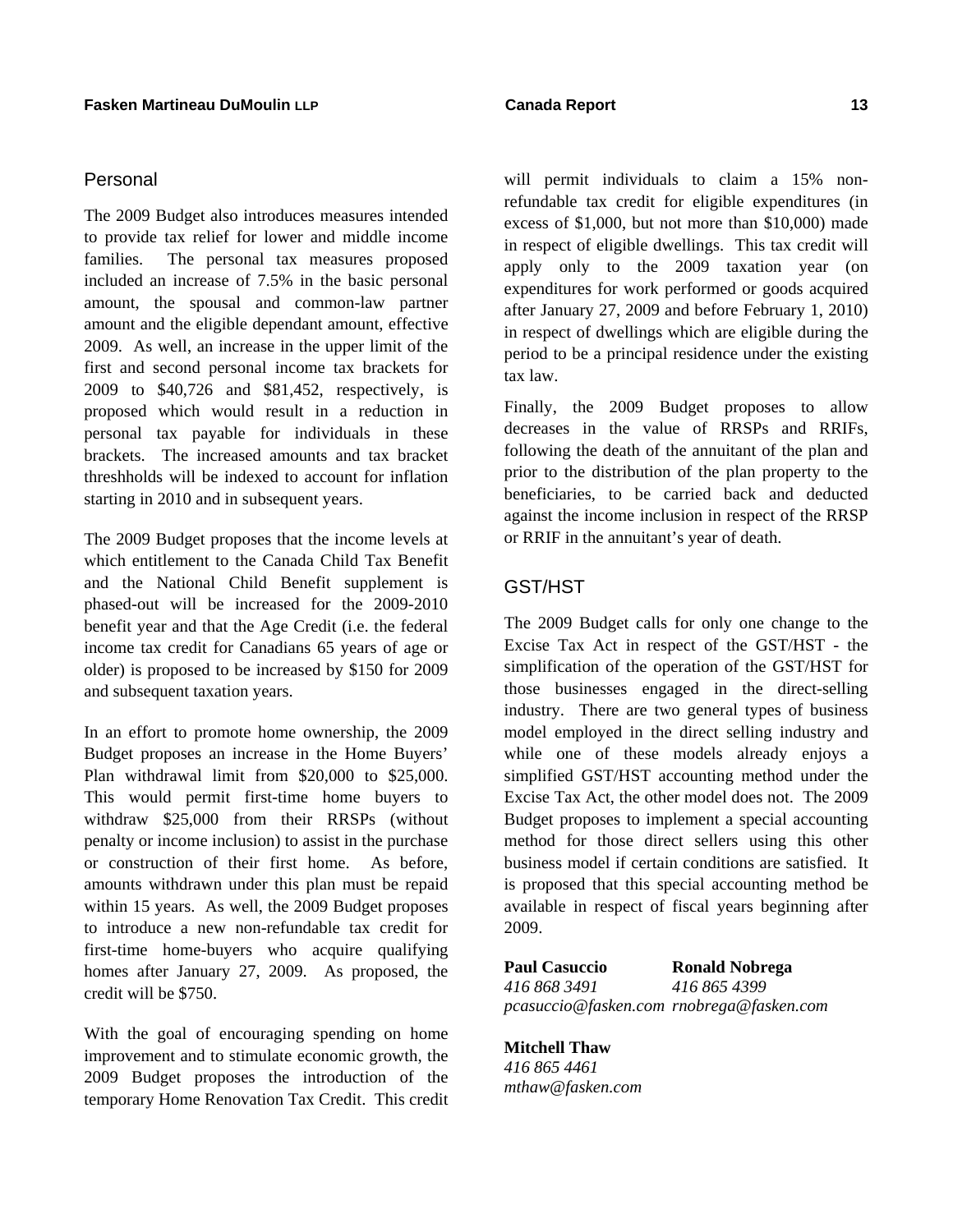## **RETIREMENT SAVINGS**

## Defined Benefit Pension Plans

The 2009 Budget recognizes that the funding of defined benefit pension plans has become a significant issue for employers and plan members and sets the stage for more meaningful changes outside the budget process. Of note:

The funding rules for defined benefit pension plans under the Pension Benefits Standards Act (1985) permit the use of asset smoothing over a period up to five years. However, OSFI currently does not permit the use of an asset value that is in excess of 110% of market value. The 110% limit will be increased to an unstated amount and will be the subject of further guidance by OSFI. Any deferral in funding that results from using an asset value in excess of 110% of market will be subject to a deemed trust.

The consultation process set out in the government's paper dated January 9, 2009 will be completed within 90 days due to the importance of some of the issues. The government intends to make permanent changes before the end of the year.

These are in addition to solvency funding relief in the form of 10 year solvency amortization that was announced in November, 2008. Details of the Regulation to implement that relief were not included in the 2009 Budget.

## Registered Retirement Savings Plans and Registered Retirement Income Funds

If an RRSP or RRIF loses value after the death of the annuitant, the losses may be carried back and applied against the income inclusion in the terminal return of the annuitant. This complements the existing provision that includes in the income of beneficiaries of the RRSP or RRIF any gains in the plan's asset value after the death of the annuitant.

## Home Buyers Plan

Since 1992, the Home Buyers Plan has permitted an eligible first time buyer to withdraw up to \$20,000 from his or her RRSP. The limit on withdrawals is being increased to \$25,000.

## Tax-Free Savings Accounts

TFSAs will be a separate category of deposits for the purposes of insurance coverage from the Canada Deposit Insurance Corporation.

## Solvency Funding Relief

Having released a comprehensive consultation paper earlier in the month and having previously announced (but not implemented) solvency funding relief, it seems that there was little more that the federal government could offer in the 2009 Budget. The good news in this is that the responses to the consultation will take into account the dismal performance of many asset markets in 2008 and the continued decrease in long term interest rates that are used in determining valuation rates. These have not been reflected in the consultations that some provinces have been holding. With a more current set of responses to work with, it is conceivable that meaningful pension reform could occur at the federal level before it does in the provinces.

### **Ross Gascho**

*416 865 5447 rgascho@fasken.com*